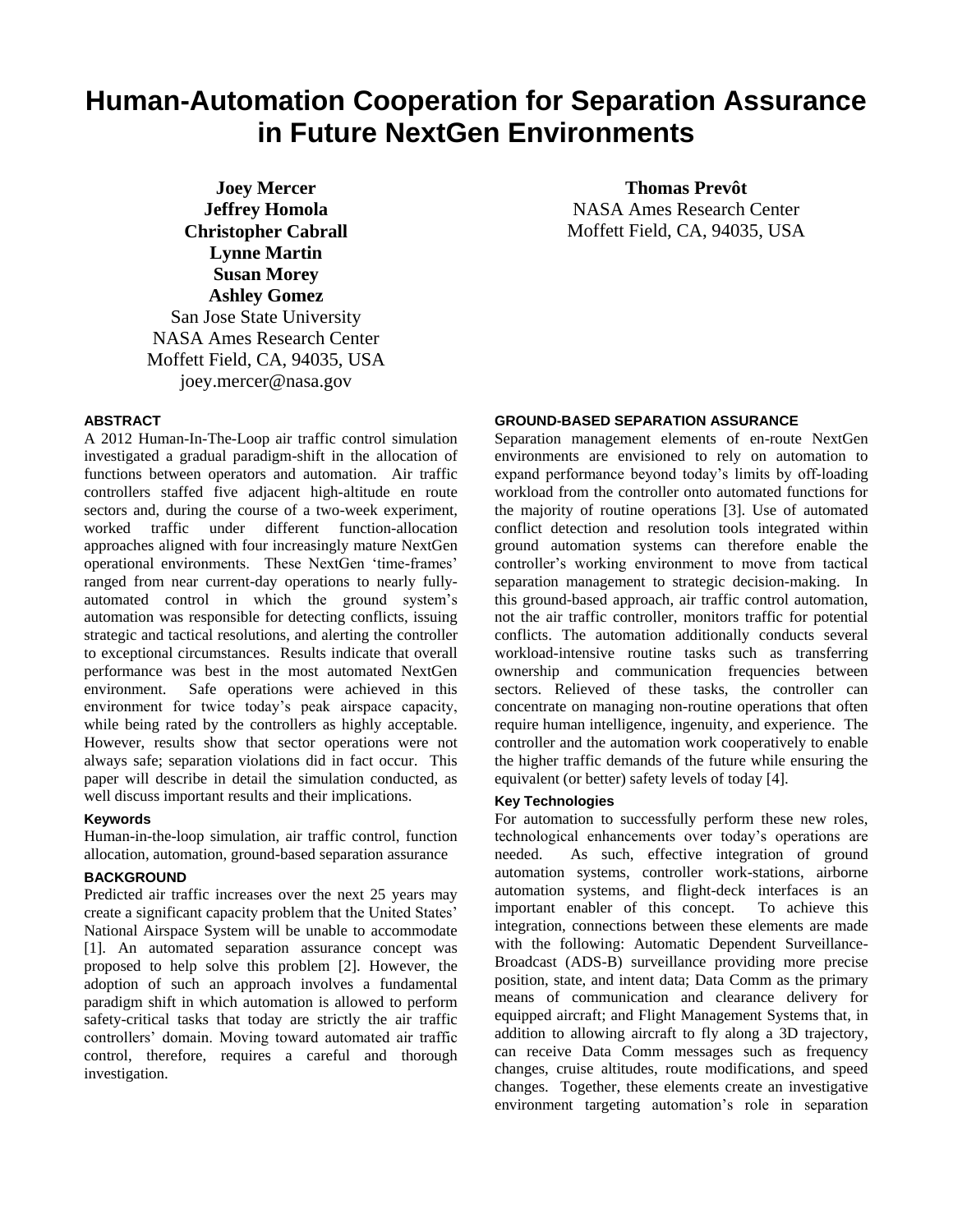assurance, and the associated human-automation interaction issues.

Included in this simulation was a version of the groundbased separation assurance approach envisioned in a farterm environment, based on the Advanced Airspace Concept (AAC), originally developed by Erzberger [2]. The basic premise is to utilize two independent layers of separation assurance, with each technical sub-system designed to detect and resolve conflicts, but at different time-frames. The Auto-Resolver algorithm works within a 'strategic' time-horizon to ensure separation between aircraft for conflicts detected with more than three minutes until the predicted Loss of Separation (LOS). It computes complete (non-open-ended) trajectories to resolve these less urgent conflicts, which rejoin the aircraft's original route. Even with improved surveillance capabilities, automation systems of the future will still produce trajectory predictions errors. Using climb profiles as an example, some conflicts may not be detected early enough for the Auto-Resolver to address. The Tactical Separation Assured Flight Environment (TSAFE) algorithm focuses on these short-term, 'tactical' conflicts detected with less than three minutes until a predicted LOS. In these urgent situations, TSAFE computes an open-ended heading change to avoid the LOS and keep the aircraft clear a few minutes, and by doing so, provides time for the Auto-Resolver to find a complete trajectory-based solution.

#### **HUMAN-IN-THE-LOOP SIMULATION**

In addition to a roll-out of technological advancements over time, NextGen's maturation process will likely also include a growing number of equipped aircraft, enabling higher utilization of automation for monitoring trajectories and managing separation assurance. In August of 2012, the Airspace Operations Laboratory (AOL) at the NASA Ames Research Center conducted a human-in-the-loop simulation to investigate the issue of separation assurance functionallocation between human operators and the automation [5-7]. The simulation tested four separate NextGen timeframes, each representing a candidate level of aircraft equipage, and a potential stage of ground system capabilities in NextGen's evolution. The stages ranged from a near current-day, completely voice and manual control environment, to a far-term vision in which separation functions were performed almost exclusively by the automation, with the controllers acting as supervisors of the automation.

The simulation also investigated allocating separation functions between the air and ground, by incorporating eight aircraft equipped to manage their own separation. Results showed the presence of these self-separating aircraft had no impact on the ground system's performance [5]. Therefore, no distinctions between these two categories of aircraft are made in this paper; the analyses reported here treated all aircraft in the same manner.

#### **Study Design**

The study examined four conditions, one for each of the NextGen time-frames investigated. Differences in the available automation capabilities, as well as different levels of aircraft equipage characterized each condition. Keeping track of the differences between the complexities associated with each condition proved difficult for the participants, as evidenced during preparatory 'shake-down' simulations. As a result, a randomized or counter-balanced run schedule was not pursued, and the four conditions were tested in order of their maturation/automation level: first the Baseline condition, followed by the Minimum NextGen condition, then Moderate, and lastly the Maximum NextGen condition. Each stage took place over two consecutive days, during which the participants were briefed and trained on the operational environment, tools, and procedures on the first day. The data collection period for each condition entailed six 40-minute runs, occurring on the second day. The following sub-sections describe the four conditions in more detail.

## *Baseline 'Current-Day' Time-Frame*

The Baseline time-frame served as a representation of a near-term NextGen with only few differences from currentday, fielded operations. The simulated operations for this time-frame assumed that all aircraft were equipped for ADS-B out; broadcasting their position and state information. In using the more precise surveillance data, controller workstation displays showed a given aircraft's target position, current altitude, and current ground-speed with a 1-second update rate. The improved surveillance data also allowed for a change to aircraft target symbols, shown as directional chevrons. Ownership and tracking status information were integrated into the chevron symbology, shown in Figure 1: solid and hollow chevrons represented owned and un-owned aircraft, respectively, while small and large chevron symbols indicated flat-track (on flight plan) and free-track (off flight plan) statuses, respectively.



**Figure 1. Chevron symbology and conflict list, as seen in the Baseline 'Current-Day' time-frame.**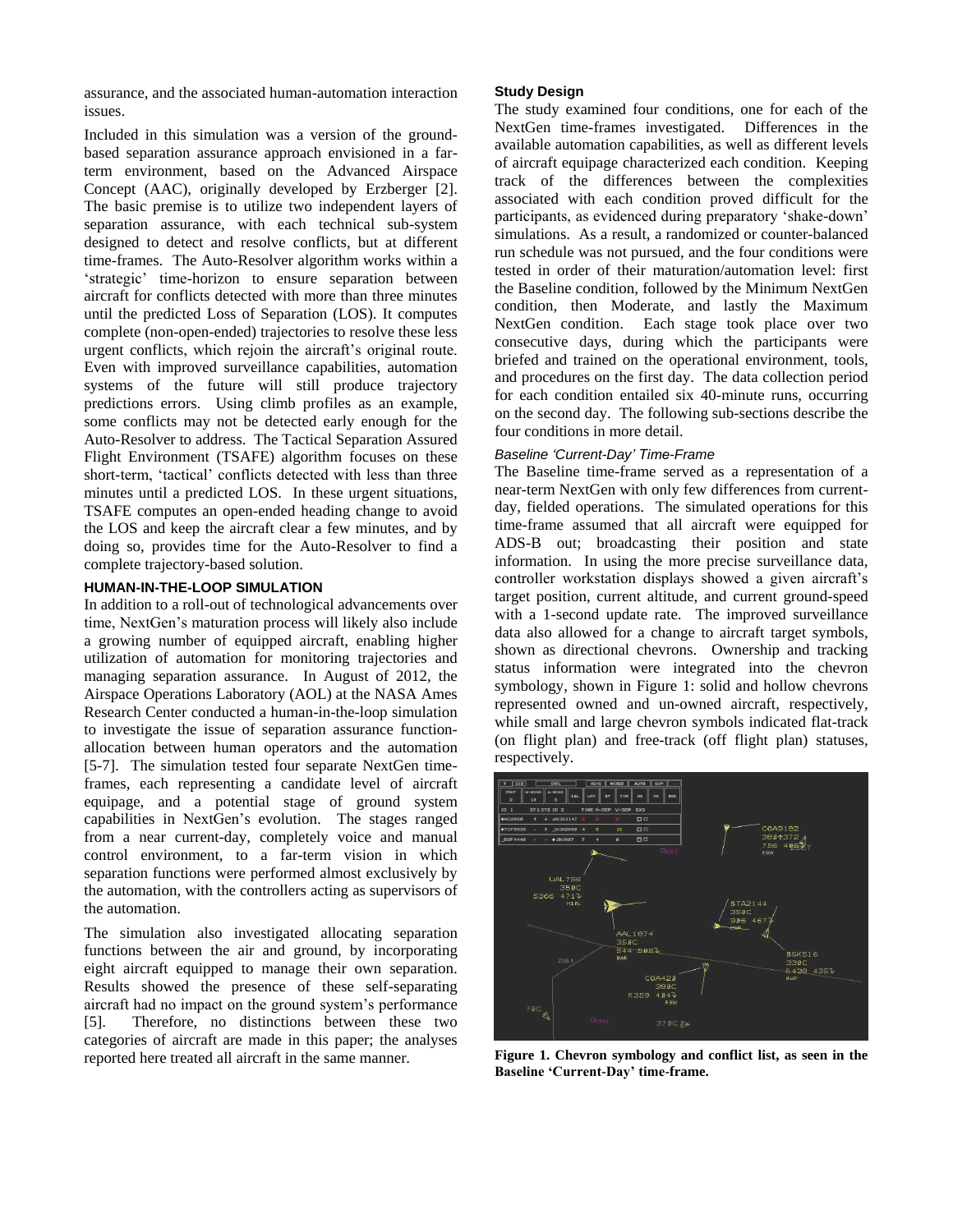Roles and responsibilities in the Baseline time-frame were unchanged from today's operations. Being responsible for maintaining safe separation between aircraft, controllers performed all conflict detection, evaluation, and resolution tasks. Supporting the controllers in this task was a flightplan-aided conflict probe, which displayed detected conflicts in a conflict list window, shown in Figure 1, much like the User Request Evaluation Tool (URET).

Controllers issued all clearances via voice, as no aircraft in the Baseline time-frame were Data Comm equipped. Controllers were also responsible for routine book-keeping tasks, just as they are in today's operations. These included hand-off initiation, hand-off accept, and transfer of communication (frequency changes).

## *Minimum NextGen Time-Frame*

Envisioning a possible early stage of NextGen's evolution, the simulation's Minimum NextGen time-frame introduced a limited Data Comm implementation. 25% of the aircraft were Data Comm equipped, which received slightly different handling than the unequipped aircraft. For Data Comm equipped aircraft, the controller's workstation automatically initiated out-going sector-handoffs and automatically accepted incoming sector-handoffs. Once the receiving sectors accepted the automated hand-offs, the sending sector's workstation automatically prepared and sent a Data Comm transfer-of-communication message to the aircraft, instructing them to switch to the next sector's frequency. Additionally, Data Comm equipped aircraft did not need to verbally check-in with the controller upon receiving the frequency change instruction. Therefore, it was the automation that performed the hand-offs and transfers-of-communication for the equipped aircraft, easing any controller workload otherwise associated with such tasks. Shown in Figure 2, Data Comm messages sent by the ground system's automation, and the 'ROGER' or 'UNABLE' response message received from the flightdeck, were displayed to the controller in an on-screen Data Comm message status list.



**Figure 2. Screen image from the Minimum NextGen timeframe, showing the Data Comm status list, equipped (grey) aircraft, trial-planning capability, and conflict probe information integrated into the data blocks and altitude flyout menu.**

Serving as another potential early step in the evolution towards trajectory-based operations and more automated NextGen concepts, the Minimum NextGen time-frame included an assumption that allowed Data Comm equipped aircraft to follow their Flight Management System's (FMS-) computed vertical profile. Specifically, unless instructed otherwise by the controller, aircraft were 'precleared' to climb to their cruise altitude, and allowed to descend at their Top of Descent (TOD) point. Because the controllers were still responsible for the separation of aircraft, they could issue any clearance deemed important for their sector's safe operation; at which point an equipped aircraft receiving such an instruction would behave exactly as an unequipped aircraft.

The automated hand-offs and frequency changes, together with the notion of being 'pre-cleared' to follow the FMScomputed vertical profile, increased the likelihood that, nominally, the controller would not need to interact with an equipped aircraft at all. This led to a change in the design of the equipped aircrafts' data blocks, illustrated in Figure 2. In contrast to unequipped aircraft's yellow data blocks, which cannot be collapsed while owned by the controller or geographically inside their sector, the data blocks of equipped aircraft were displayed in muted grey color, and were only shown as full data blocks if the aircraft was within 150 nmi. of the destination airport, or if the automation detected a traffic conflict for the aircraft. Intended to roughly coincide with an aircraft's being just before their TOD point, popping up the data blocks relative to the destination airport was thought to help controllers maintain a level of awareness of the 'pre-cleared' vertical changes expected of the equipped aircraft.

Decision-support tool enhancements for the controllers came in two other areas. First, the conflict probe's information was better integrated with the controller's display: in addition to the conflict list, the remaining time until predicted LOS for a detected conflict was shown (in minutes-to-go) directly in the data block, supporting the controller's traffic scan (see Figure 2). Secondly, trialplanning functions were available to help the controller plan aircraft trajectory changes. The trial-planning tools allowed the controllers to craft a provisional trajectory for an aircraft, which was fully integrated with the automation's conflict probe, as illustrated in Figure 2. Such integration provided what-if feedback, informing the controller as to the possible outcome of issuing the planned clearance, before actually doing so.

Additionally, the trial-planning capabilities helped to enhance the data block altitude fly-out menu. By incorporating data available from the conflict-probeinformed trial-planner, the altitude fly-out menu examined under-the-hood trial-plans for each flight level. This in turn, was displayed to the controller such that they could, over a range of altitudes, quickly see which were clear of potential conflicts, and, for the flight levels not clear, see the time-to-predicted-LOS. Originally based on the design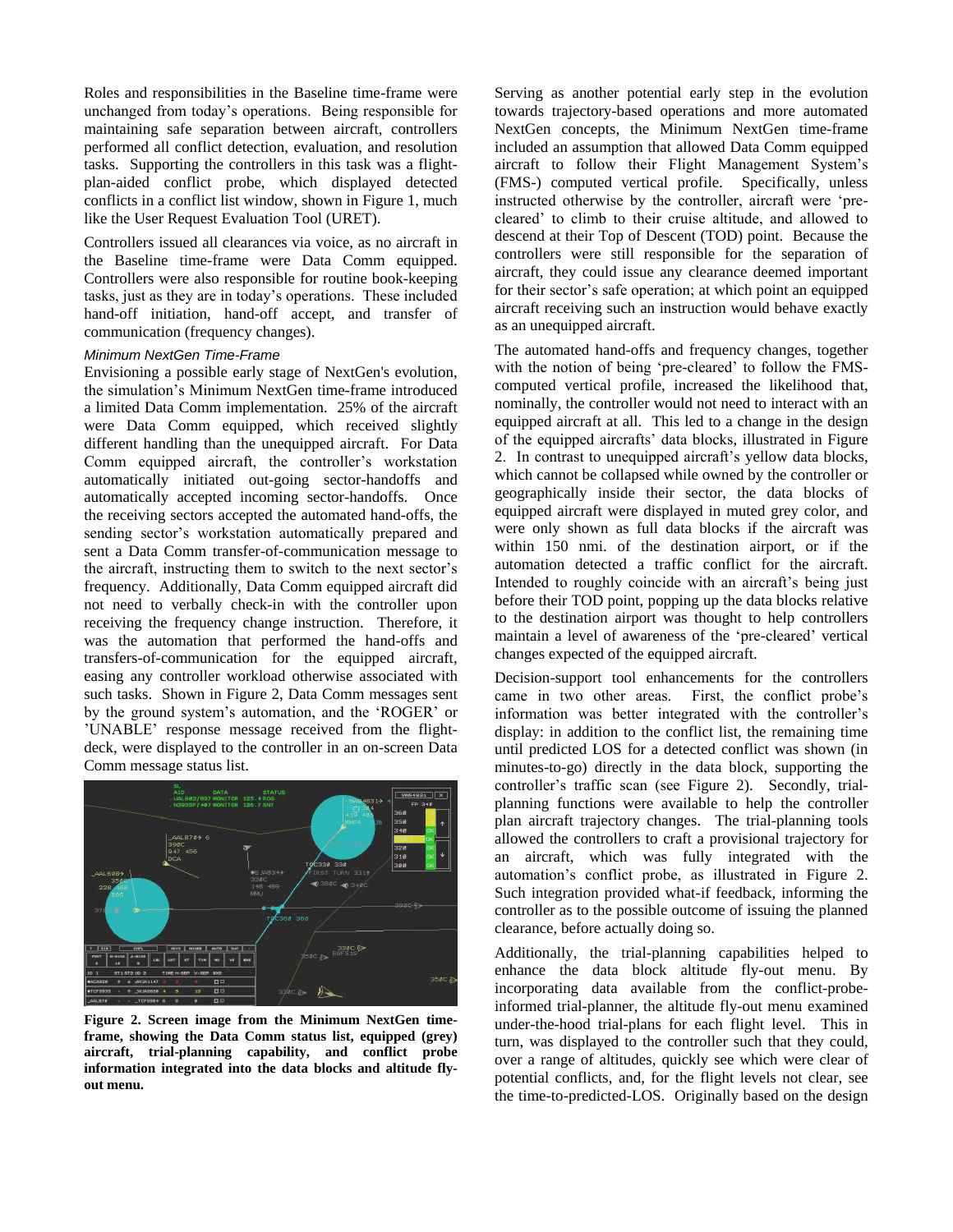from [8], an example of the altitude fly-out menu with preprobed altitudes is shown in Figure 2. It is important to note that, as part of the Minimum NextGen time-frame, none of the trial-planning capabilities were integrated with Data Comm; all trajectory-related clearances were issued via voice for all aircraft.

#### *Moderate NextGen Time-Frame*

The continuation to the Moderate NextGen time-frame provided controllers with additional decision-support tools, while keeping the roles and responsibilities identical to those from the Minimum NextGen time-frame. The Moderate time-frame included two additional assumptions, representing a further evolution of NextGen operations. First, the Data Comm capabilities were expanded to allow the sending of trajectory changes. This meant that, in addition to transfer-of-communication messages, route modifications and/or altitude changes created through the trial-planning functions could be sent directly to the aircraft. Also, a larger population of the traffic was assumed to be equipped for Data Comm; simulated here as 50% of all aircraft.

The Moderate NextGen time-frame added two decisionsupport tools to address the strategic and tactical safety layers. A version of the Auto-Resolver algorithm was available to help the controller with the task of conflict resolution. In the presence of a detected conflict, controllers could invoke the Auto-Resolver algorithm, which would search for a new trajectory that would resolve the conflict, and present that solution to controller in the form of a trial-plan. The controller could then send the displayed trial-plan to the aircraft via Data Comm, just as if they had manually created the trial-plan themselves. Moreover, a trial-plan generated by the Auto-Resolver could be manually modified by the controllers, allowing them to use it as a starting point to then make adjustments before sending the clearance to the aircraft. Several access points were available to the Auto-Resolver, offering a means for the controller to communicate vertical, lateral, and/or aircraft-specific preferences to the automation [6].

Additionally, the Moderate time-frame included TSAFE, marking the first time the automation provided support to



**Figure 3. A TSAFE advisory from the Moderate NextGen condition, suggesting the predicted LOS between WJA2652 and JBU1119 can be avoided by turning the WJA right to a heading of 202 degrees, and turning the JBU left to heading of 156 degrees.**

the controllers during urgent, tactical conflicts. In the event of a short-term conflict, the ground system's automation would calculate the heading changes needed to avoid the pending LOS, and, if possible, keep the aircraft free of other conflicts. Displayed to the controllers in the data block's  $5<sup>th</sup>$  line (see Figure 3), the resulting headings served as reference information only: the controller could issue the suggested heading change via voice or Data Comm, or could issue something of their own choosing; whether it be a slight modification to the TSAFE advisory, or something completely different.

#### *Maximum NextGen Time-Frame*

Over the progression of the first three NextGen timeframes, the controllers received increasing support from the automation to assist them in their responsibilities. However, this trend changed slightly in the fourth condition. In the Maximum NextGen time-frame, all aircraft were Data Comm equipped, with an established electronic communication link to the ground. Consequently, Data Comm messages could be sent to the aircraft by the controller, and theoretically also directly from the automation, creating opportunity for a new distribution of tasks between the controller and the automation. In comparison to the Moderate time-frame, the capabilities of the tools themselves changed only slightly, but *how* those capabilities were used was quite different, resulting in a true paradigm shift of air traffic operations.

The Maximum NextGen time-frame investigated an allocation of air traffic functions between the controller and the automation, but it was the allocation of air traffic *responsibilities* that served as the foundation of the humanautomation cooperation scheme, and is what distinguished the Maximum NextGen time-frame from the other conditions. Here, the automation's responsibilities included three critical tasks: 1) conflict detection, 2) tactical LOS avoidance by means of automatically sending any pending TSAFE advisories for detected short-term conflicts when two minutes or less remained until the predicted LOS, and 3) alerting the controller to any problems or exceptional situations. In addition, the automation worked within pre-defined limits to resolve conflicts detected within the strategic time-horizon, automatically sending the resolution trajectory to the aircraft. Also, when an aircraft received an automated TSAFE instruction, the automation would then later followup with a new trajectory that put the aircraft back on course, rejoining its original route. Also, since all aircraft were Data Comm equipped, all hand-offs and transfers of communication were performed by the automation. By allocating these responsibilities and tasks to the automation, the controller's role changed significantly, to one more focused on supervisory and management-by-exception duties.

It is important to note that the air traffic controller and the automation were jointly responsible for maintaining safe separation; however, under these operations, the controller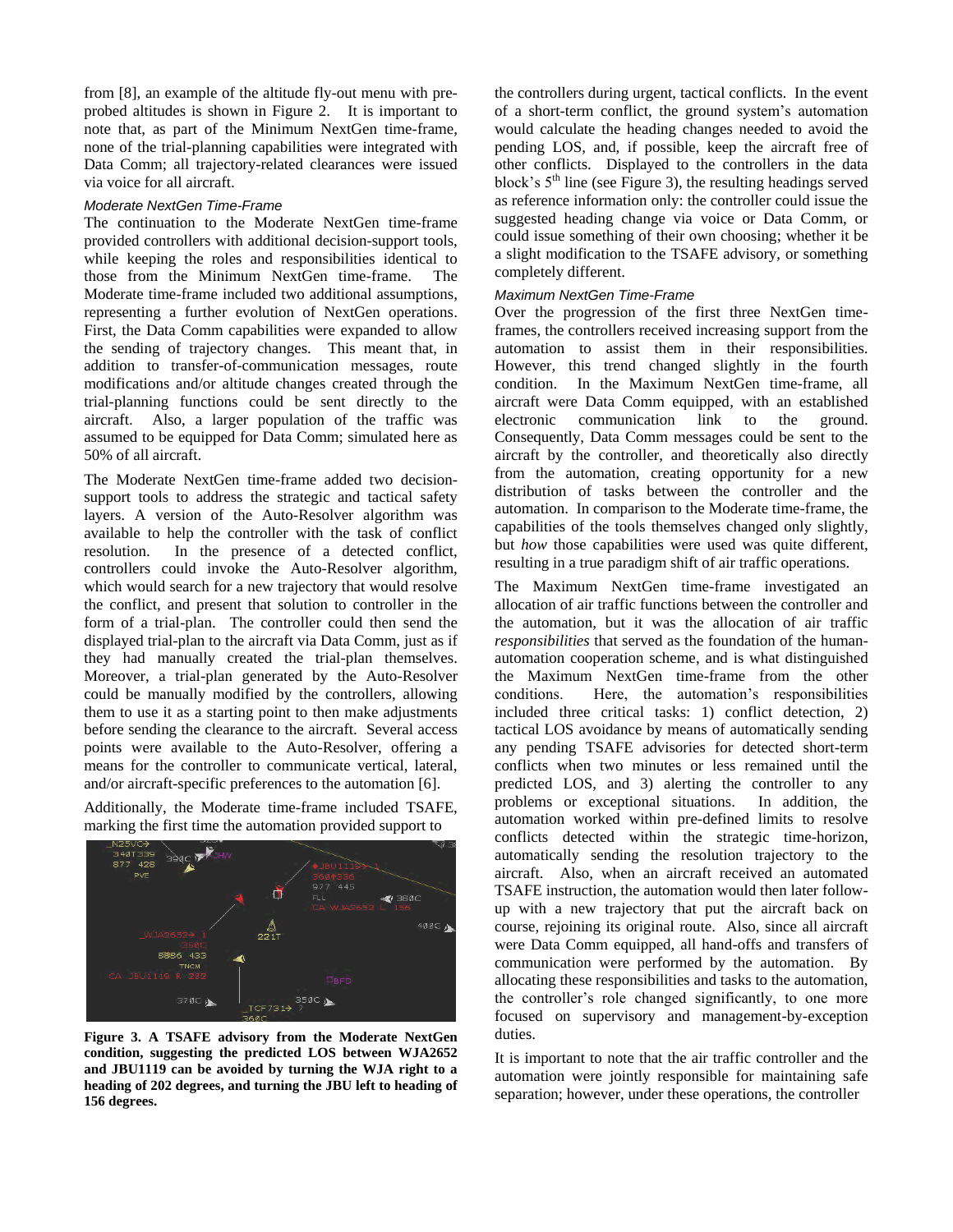

**Figure 4. Screen image from the Maximum NextGen timeframe, showing the automation status indicators in their various colors. The small yellow box in the conflict list, signifying 'needs controller attention,' is coordinated with the conflicting aircraft highlighted with yellow full data blocks.**

would not be held accountable for a LOS in which the automation never detected the conflict, and/or never alerted the controller, and/or never issued a TSAFE advisory.

In cooperation with the automation, the controller's primary responsibilities were to supervise the automation and to resolve any situations flagged to them by the automation. The automation displayed to the controllers the status of its efforts to resolve conflicts detected within the strategic time-horizon through colored boxes shown in the conflict list, examples of which are shown in Figure 4. These status indicators used five different colors to represent the five possible statuses of the automation's conflict resolution process: 1) empty boxes signifying the automation was not working on that conflict, typically when a conflict was detected more than eight minutes away from the predicted LOS; 2) white-filled boxes signifying the automation was actively looking for a resolution to the conflict; 3) green-filled boxes signifying the automation successfully found a resolution to the conflict; 4) cyanfilled boxes signifying the automation successfully uplinked the resolution to the aircraft; and 5) yellow-filled boxes signifying the automation either could not find a resolution to the conflict at all, or could not find a resolution within its pre-defined limits (i.e., one that imposed less than 90 seconds of delay, 60 degrees of heading change, 2200 feet of altitude change, or 50 knots of speed change).

Tactical conflicts were generally handled by the automation with the automatic uplink of TSAFE advisories, but exceptions in this domain were of a different sort. Rather than the automation alerting the controller to situations in which it needed help, here the controller could alert the automation to situations in which they wanted to assume a more hands-on role. Similar to a manual override, this meant that controllers could inhibit the automation's uplink of TSAFE advisories, so that they could address the situation in their own way.

#### **Airspace and Traffic**

Figure 5 illustrates the simulated airspace used for this study, consisting of five adjacent test sectors, all in the high-altitude en route airspace of Cleveland Air Route Traffic Control Center (ZOB). These sectors were divided across two areas of specialization: sectors 26, 38, and 79 pertained to the North area, while sectors 49 and 59 belonged to the South area. The floor of the overall test airspace was set at flight level (FL) 330. One participant, working as the radar controller, and one supporting confederate controller working as the radar associate, were assigned to each of the five sectors. Confederate "Ghost" controllers were responsible for the airspace surrounding the test area. Sector geometries and traffic flows combined to create natural variations in complexity between the sectors.



**Figure 5. Test airspace used for the simulation.**

Originally based on actual traffic flows from the ZOB area, the traffic scenarios included a mix of arrivals and departures from nearby airports, as well as overflights. In keeping with the availability of new technologies and decision support tools, as well as an increasing number of aircraft equipped for Data Comm, traffic densities in the scenarios increased from one condition to the next, illustrated in Figure 6. The Baseline condition used traffic levels representative of today's operations, with a Monitor Alert Parameter (MAP) of 18 aircraft per sector. The Minimum NextGen time-frame saw traffic levels increase by 20% to a MAP value of 22 aircraft per sector, while the Moderate NextGen time-frame simulated a 50% increase in traffic, with a MAP value of 27 aircraft. In the Maximum NextGen time-frame, traffic levels were double those of the Baseline condition, using a MAP value of 36 aircraft per sector.

#### **Participants**

Seven Federal Aviation Administration (FAA) front line managers (six current and one recently retired) served as primary participants; five as radar controllers and two as area supervisors. Eight additional retired controllers supported the test participants, five working as D-sides for the test sectors, and three handling the traffic in the 'ghost' sector outside the test airspace. Ten type-rated airline pilots operated eight mid-fidelity, single-aircraft flight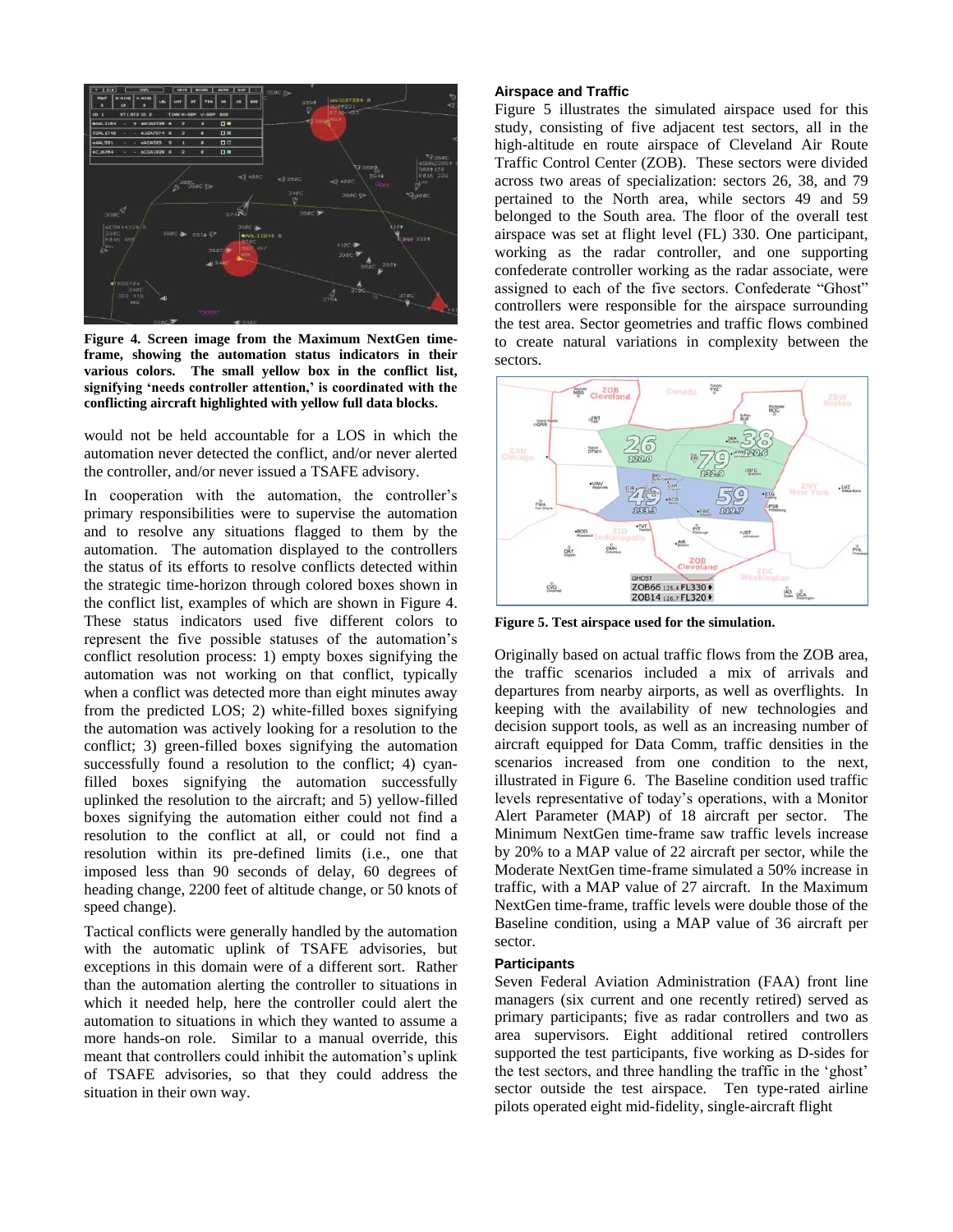

**Figure 6. Peak traffic levels for each of the four conditions.**

simulators, and ten general aviation/corporate pilots operated multi-aircraft stations.

Separate rooms housed the North and South areas (Figure 5). The configuration of each test sector included a primary radar display and a nearly identical radar associate (D-side) display. Area supervisors assigned to each room monitored the traffic situation as well as the workload of the participant radar controllers, and judged whether/when D-side support was needed.

#### **Equipment**

Other than the eight single-aircraft flight simulators using the Aircraft Simulation for Traffic Operations Research (ASTOR) software developed at NASA's Langley Research Center [9], the primary simulation platform used for the study was the Multi Aircraft Control System (MACS). Hosting a Display System Replacement (DSR) emulation, each controller workstation utilized a largeformat monitor and a specialized keyboard and trackball, similar to those used in current air traffic control facilities. Voice communications occurred through a custom, standalone voice application, meant to emulate the fielded system. Data recorded and collected at each workstation included aircraft flight states, operator task data, automation states, voice communications, etc. Screen recordings captured as movie files were also saved. Workload Assessment Keypads (WAKs) probed controller workload at three-minute intervals during simulation trials using Air Traffic Workload Input Technique (ATWIT) [10] ratings on a modified six-point scale (1 as low workload, 6 as high workload). The controllers completed questionnaires at the end of each run, as well as a postsimulation questionnaire. Debrief discussions provided an additional opportunity for controllers to offer feedback.

## **RESULTS**

Select results from the simulation are described in the following section. Other publications are available that provide additional descriptions and explanations of the data produced during the simulation [5-7].

## **Detected Conflicts**

Predictions by the automation that an aircraft would come too close to another aircraft resulted in a detected conflict. The automation used 'detection buffers', thereby including additional safety margins in its search for conflicts. In most cases, the automation probed for conflicts using separation minima of 5.9 nmi. laterally and 1,000 feet vertically. However, uncertainties associated with climbing and descending aircraft, as well as aircraft off of their expected trajectory, required minor changes to system settings in order to increase stability and minimize false and late alerts. For climbing and descending aircraft, the automation utilized expanded buffers in the vertical dimension of 1,500 feet. For off-trajectory aircraft, the automation used a reduced look-ahead time of five minutes (compared to 10 minutes nominally).

Throughout the simulation, the automation detected a total of 2,323 unique pairs of aircraft in conflict. Figure 7 shows the distribution of these conflicts across the four conditions. The quantity of detected conflicts generally increased with the different NextGen time-frames; an expected result given their increased traffic levels.



**Figure 7. Number of conflicts detected by the automation in each of the four conditions.**

#### **Safety**

A LOS event occurred when two aircraft in the simulation were simultaneously closer than 5 nmi. laterally and 800 feet vertically. Additionally, a LOS had to occur within the test sectors after the first 5 minutes of a run and persist for at least 12 consecutive seconds. From the 2,323 detected conflicts, a total of 25 resulted in LOS events, the distribution of which across the NextGen time-frames is shown in Figure 8. Interestingly, the Baseline and Maximum conditions showed equal safety performance, despite the latter having twice the amount of traffic. A clear majority of the LOS events (60%) occurred in Moderate condition, a surprising result, given that the Maximum condition had comparable amounts of detected conflicts (Figure. 7).

#### **Workload**

During the simulation, controller responses to real-time workload queries utilized the scale's entire range. In the Maximum condition however, controllers never rated their workload above 3. Illustrated in Figure 9, mean workload ratings were similar for the Baseline, Minimum, and Moderate conditions, while workload reported in the Maximum condition was lower. On average, the Maximum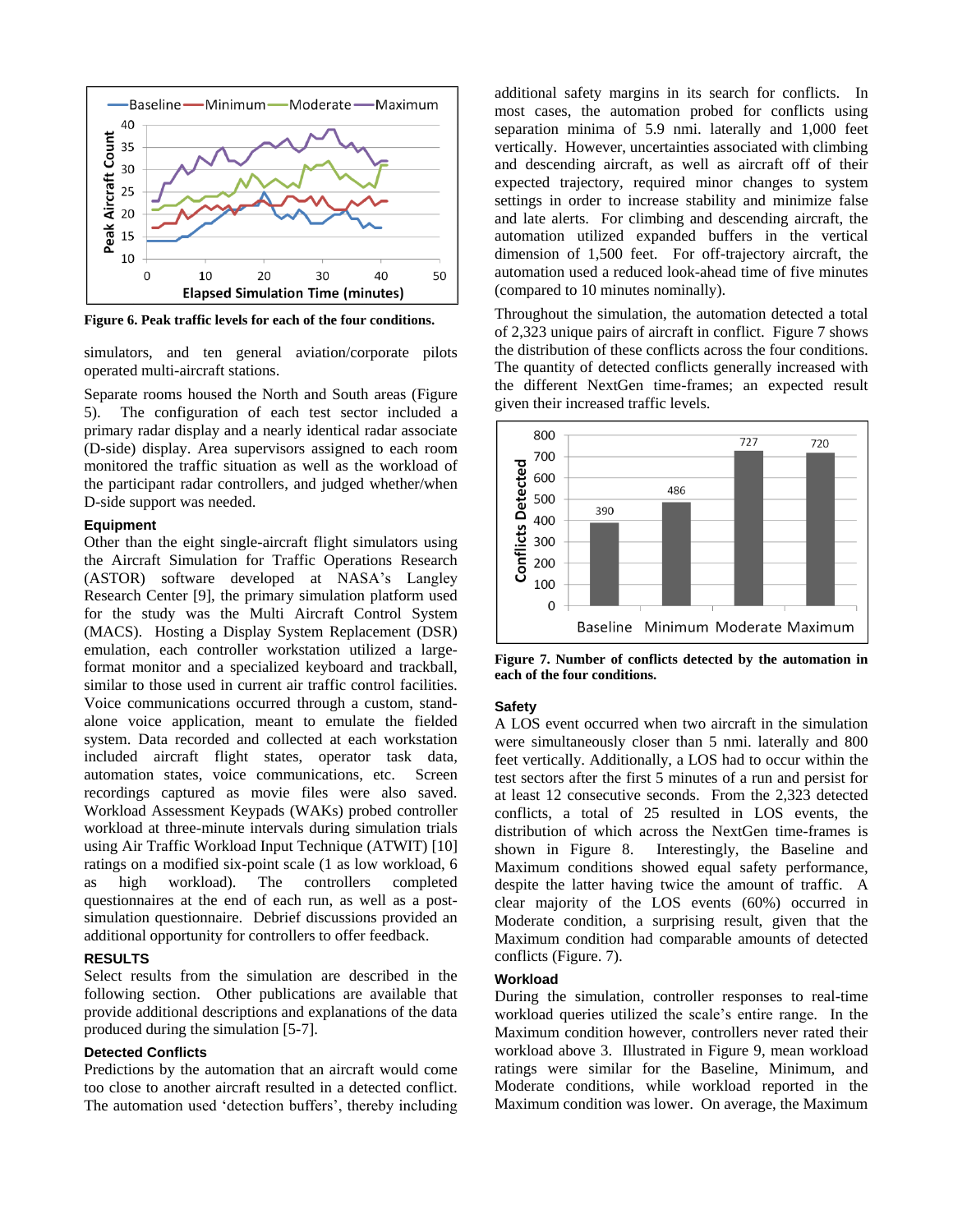

**Figure 8. Number of losses of separation occurring in each of the four conditions.**

condition's workload across the test sectors was just below 2, considered to be 'low' workload. Statistical testing confirmed this to be significantly different than the workload ratings from the other conditions ( $z = 55.08$ , df = 3,  $p < .000$ ), all with averages of nearly 3, or 'moderate.' An analysis of workload data from post-run questionnaires verified these findings, showing similar trends [7].



**Figure 9. Mean real-time workload ratings across all participant radar controllers for each of the four conditions.**

#### **Situation Awareness**

Post-run questionnaires asked the controllers to judge their own situation awareness by rating their level of 'situational understanding,' their 'capacity to take in more information,' and the 'demand on their attention.' Ratings from these three scales formed an overall situation awareness score, or Situation Awareness Rating Technique (SART) score, which ranged from -5 (low situation awareness) to 13 (high situation awareness) [11]. The mean SART scores computed for each condition are depicted in Figure 10.

Overall, the controllers gave higher situation awareness ratings in the three NextGen time-frames, as compared to the Baseline condition. The SART scores in both the Baseline and Moderate conditions, although slightly higher in the Moderate condition, signal 'moderate awareness' on behalf of the controllers. Perceived situation awareness increased in the Minimum and Maximum conditions, the



**Figure 10. Mean SART scores across all participant radar controllers for each of the four conditions.**

latter with a SART score just above 10, considered to be 'high awareness.' Statistical testing confirmed this to be a significant difference ( $z = 46.14$ , df = 3,  $p < .000$ ).

#### **Acceptability**

Another subjective measure obtained through questionnaires was the Controller Acceptance Rating Scale (CARS) [12]. Derived from controllers' answers to several yes-no questions regarding how safe, adequate, satisfactory, and acceptable the operations were, the overall CARS scores served as an assessment of the controllers' comfort level with the simulated operations.

The mean CARS scores indicate that, for the most part, the controllers rated the operations as acceptable, although acceptability was lower for the Moderate condition. Statistical testing verified this as significantly different  $(z =$ 12.22,  $df = 3$ ,  $p < .007$ ), driven in large part by 'unsafe' ratings occurring in 40% of the controllers' scores in the Moderate condition.



**Figure 11. Mean CARS scores across all participant radar controllers for each of the four conditions.**

#### **CONCLUSIONS**

With regard to the question: "How effectively did the controllers and automation cooperate?", promising results from the Maximum condition appear to suggest a successful cooperation: compared to the other conditions, it